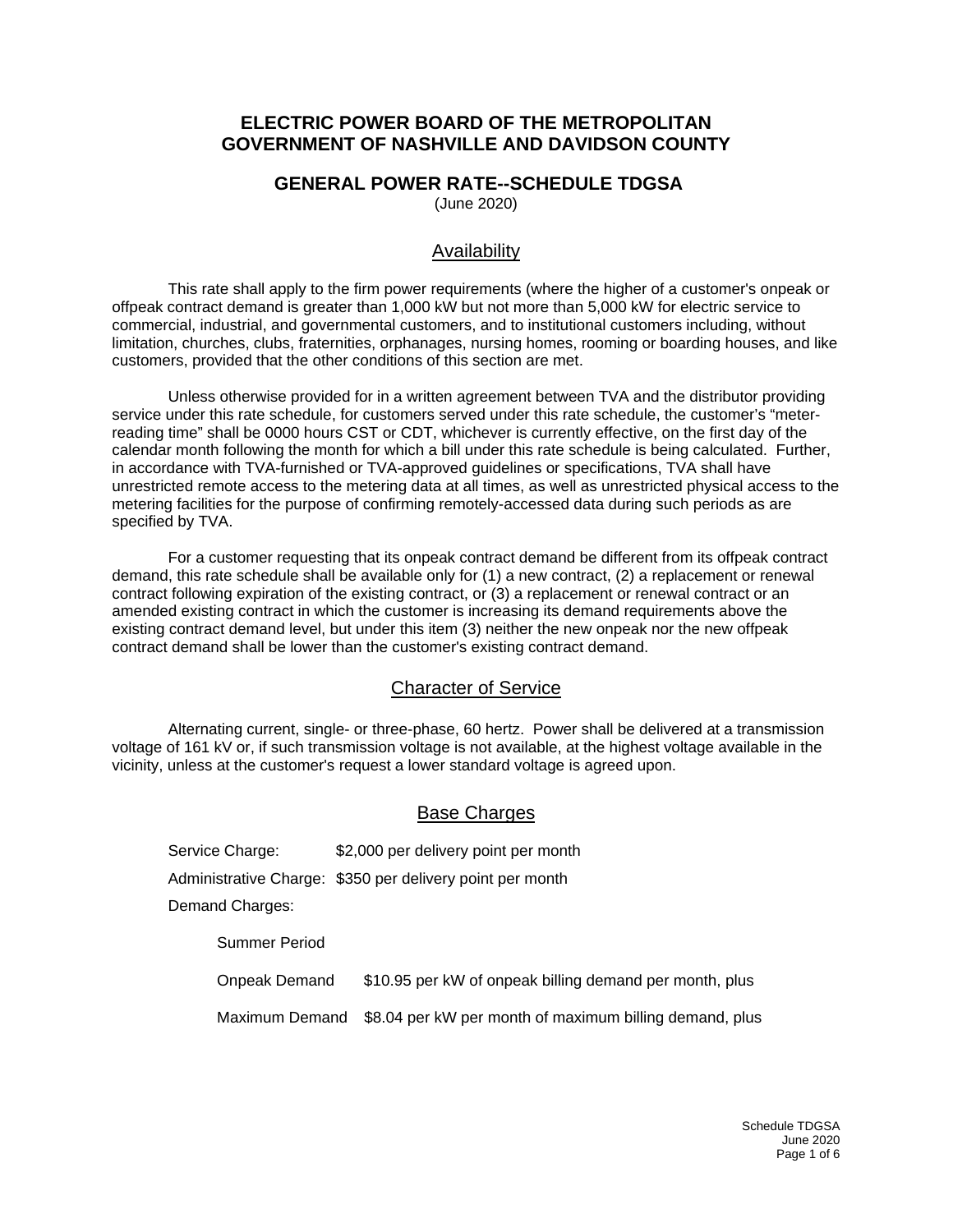| <b>Excess Demand</b>                             | \$10.95 per kW per month of the amount, if any, by which (1) the<br>customer's onpeak billing demand exceeds its onpeak contract<br>demand or (2) the customer's offpeak billing demand exceeds its<br>offpeak contract demand, whichever is higher. |
|--------------------------------------------------|------------------------------------------------------------------------------------------------------------------------------------------------------------------------------------------------------------------------------------------------------|
| <b>Winter Period</b>                             |                                                                                                                                                                                                                                                      |
| <b>Onpeak Demand</b>                             | \$9.99 per kW of onpeak billing demand per month, plus                                                                                                                                                                                               |
| <b>Maximum Demand</b>                            | \$8.04 per kW per month of maximum billing demand, plus                                                                                                                                                                                              |
| <b>Excess Demand</b>                             | \$9.99 per kW per month of the amount, if any, by which (1) the<br>customer's onpeak billing demand exceeds its onpeak contract<br>demand or (2) the customer's offpeak billing demand exceeds its<br>offpeak contract demand, whichever is higher.  |
| <b>Transition Period</b>                         |                                                                                                                                                                                                                                                      |
| <b>Onpeak Demand</b>                             | \$9.99 per kW of onpeak billing demand per month, plus                                                                                                                                                                                               |
| Maximum Demand                                   | \$8.04 per kW per month of maximum billing demand, plus                                                                                                                                                                                              |
| <b>Excess Demand</b>                             | \$9.99 per kW per month of the amount, if any, by which (1) the<br>customer's onpeak billing demand exceeds its onpeak contract<br>demand or (2) the customer's offpeak billing demand exceeds its<br>offpeak contract demand, whichever is higher.  |
| Energy Charge:<br><b>Summer Period</b><br>Onpeak | 9.519¢ per kWh per month for all metered onpeak kWh, plus                                                                                                                                                                                            |
| Offpeak                                          |                                                                                                                                                                                                                                                      |
| Block 1                                          | 6.170¢ per kWh per month for the first 200 hours use of metered<br>onpeak demand multiplied by the ratio of offpeak energy to total                                                                                                                  |
| Block 2                                          | energy, plus<br>1.922¢ per kWh per month for the next 200 hours use of metered<br>onpeak demand multiplied by the ratio of offpeak energy to total<br>energy, plus                                                                                   |
| Block 3                                          | 1.619¢ per kWh per month for the hours use of metered onpeak<br>demand in excess of 400 hours multiplied by the ratio of offpeak<br>energy to total energy                                                                                           |
| <b>Winter Period</b><br>Onpeak                   | 7.990¢ per kWh per month for all metered onpeak kWh, plus                                                                                                                                                                                            |
| Offpeak                                          |                                                                                                                                                                                                                                                      |
| Block 1                                          | 6.466¢ per kWh per month for the first 200 hours use of metered<br>onpeak demand multiplied by the ratio of offpeak energy to total<br>energy, plus                                                                                                  |
| Block 2                                          | 1.922¢ per kWh per month for the next 200 hours use of metered<br>onpeak demand multiplied by the ratio of offpeak energy to total<br>energy, plus                                                                                                   |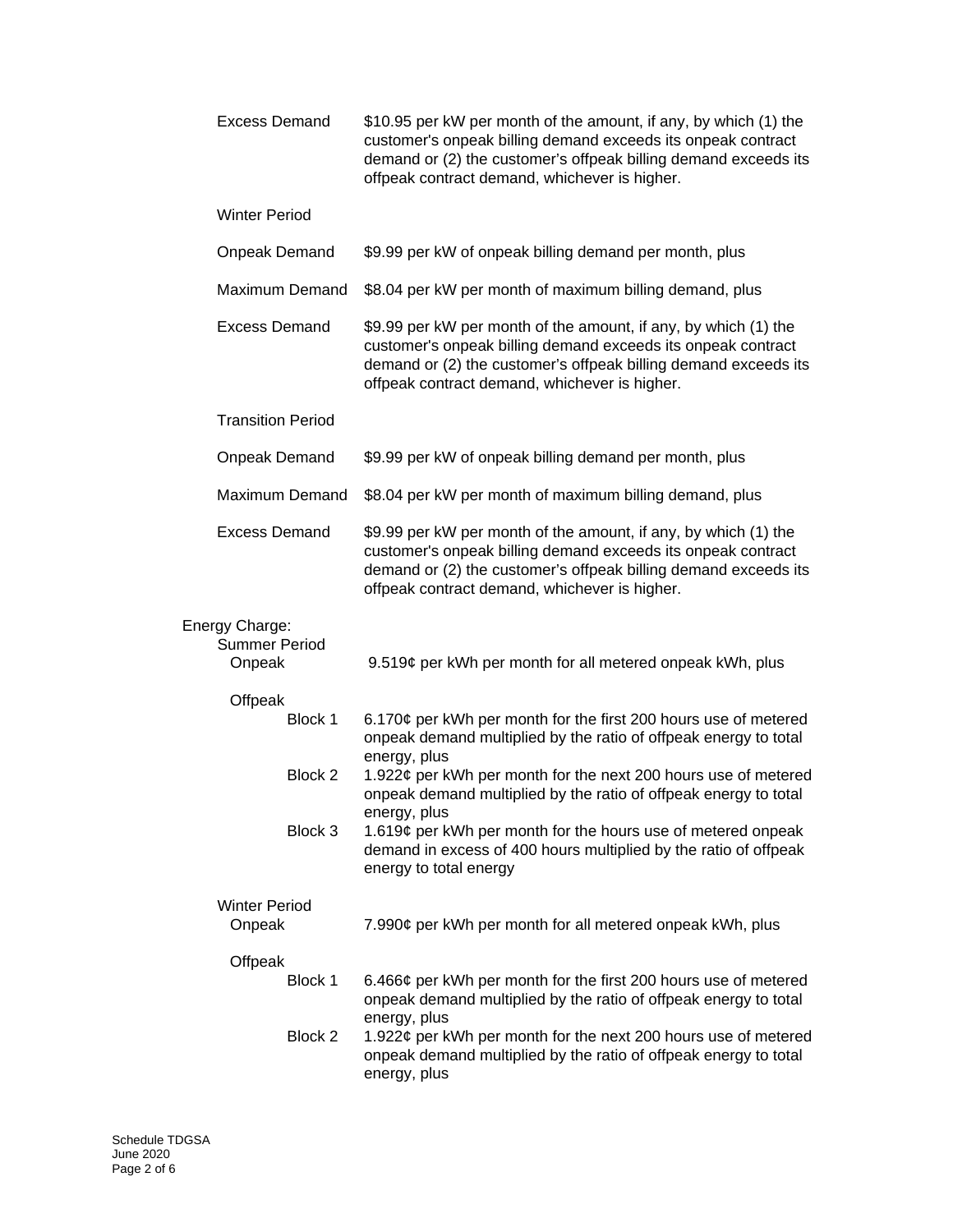| Block 3 | 1.619¢ per kWh per month for the hours use of metered onpeak     |
|---------|------------------------------------------------------------------|
|         | demand in excess of 400 hours multiplied by the ratio of offpeak |
|         | energy to total energy                                           |
|         |                                                                  |

Transition Period

| 6.585¢ per kWh per month for all metered onpeak kWh, plus | Onpeak |  |  |  |
|-----------------------------------------------------------|--------|--|--|--|
|-----------------------------------------------------------|--------|--|--|--|

**Offpeak** 

- Block 1 6.585¢ per kWh per month for the first 200 hours use of metered onpeak demand multiplied by the ratio of offpeak energy to total energy, plus
- Block 2 1.922¢ per kWh per month for the next 200 hours use of metered onpeak demand multiplied by the ratio of offpeak energy to total energy, plus
- Block 3 1.619¢ per kWh per month for the hours use of metered onpeak demand in excess of 400 hours multiplied by the ratio of offpeak energy to total energy

For the Summer Period, Winter Period, and Transition Period, the offpeak Block 1 energy rate shall be applied to the portion, if any, of the minimum offpeak energy takings amount that is greater than the metered energy.

### Adjustment

The base demand and energy charges shall be increased or decreased in accordance with the current Adjustment Addendum published by TVA.

Loss adjustments are made to the monthly FCA adjustment under the Adjustment Addendum to recognize additional distribution cost of providing service to the retail customers. The loss factors applied to customers that own the transformation facilities and take service at the bulk transmission of 161 kV or higher shall be set to 0%.

### Facilities Rental Charge

There shall be no facilities rental charge under this rate schedule for delivery at bulk transmission voltage levels of 161 kV or higher. For delivery at less than 161 kV, there shall be added to the customer's bill a facilities rental charge. This charge shall be 36¢ per kW per month except for delivery at voltages below 46 kV, in which case the charge shall be 93¢ per kW per month for the first 10,000 kW and 73¢ per kW per month for the excess over 10,000 kW. Such charge shall be applied to the higher of (1) the highest billing demand established during the latest 12-consecutive-month period or (2) the customer's currently effective onpeak or offpeak contract demand, whichever is higher, and shall be in addition to all other charges under this rate schedule, including minimum bill charges.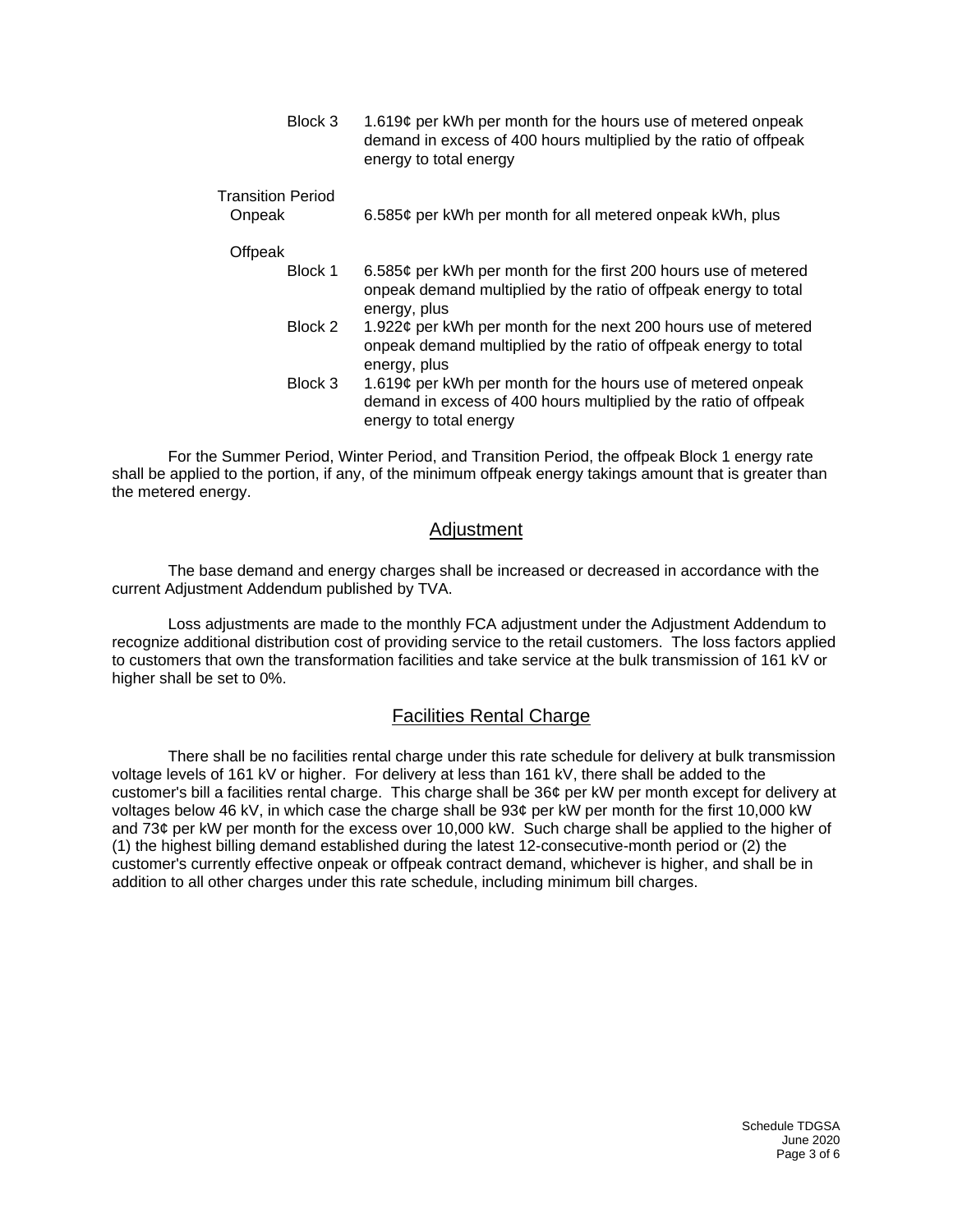# Reactive Demand Charges

If the reactive demand (in kVAR) is lagging during the 30-consecutive-minute period beginning or ending on a clock hour of the month in which the customer's highest metered demand occurs, there shall be added to the customer's bill a reactive charge of \$1.46 per kVAR of the amount, if any, by which the reactive demand exceeds 33 percent of such metered demand. If the reactive demand (in kVAR) is leading during the 30-consecutive-minute period beginning or ending on a clock hour of the month in which the customer's lowest metered demand (excluding any metered demands which are less than 25 percent of the highest metered demand) occurs, there shall be added to the customer's bill a reactive charge of \$1.14 per kVAR of the amount of reactive demand. Such charges shall be in addition to all other charges under this rate schedule, including minimum bill charges.

## Determination of Seasonal Periods

Summer Period shall mean the June, July, August, and September billing months. Winter Period shall mean the December, January, February, and March billing months. Transition Period shall mean the April, May, October, and November billing months.

### Determination of Onpeak and Offpeak Hours

Except for Saturdays, Sundays, November 1, and the weekdays that are observed as Federal holidays for New Year's Day, Memorial Day, Independence Day, Labor Day, Thanksgiving Day, and Christmas Day, Onpeak hours for each day shall for purposes of this rate schedule be from 1 p.m. to 7 p.m. during the months of April, May, June, July, August, September and October and from 4 a.m. to 10 a.m. during the months of January, February, March, November, and December. For all other hours of each day and all hours of such excepted days shall be offpeak hours. Such times shall be Central Standard Time or Central Daylight Time, whichever is then in effect. Said onpeak and offpeak hours are subject to change by TVA. In the event TVA determines that such changed onpeak and offpeak hours are appropriate, it shall so notify Distributor at least 12 months prior to the effective date of such changed hours.

### Determination of Onpeak and Offpeak Demands, Maximum Metered Demand, and Energy Amounts

The onpeak and offpeak kWh for any month shall be the energy amounts taken during the respective hours of the month designated under this rate schedule as onpeak and offpeak hours; provided, however, that notwithstanding the metered energy amount, the offpeak energy for any month shall in no case be less than the product of (1) the offpeak billing demand as calculated in the last paragraph below and (2) 110 hours (reflecting a 15 percent load factor applied to the average number of hours in a month).

Distributor shall meter the onpeak and offpeak demands in kW of all customers taking service under this rate schedule. The onpeak metered demand and offpeak metered demand for any month shall be determined separately for the respective hours of the month designated under this rate schedule as onpeak and offpeak hours and, in each case, shall be the highest average during any 30-consecutiveminute period beginning or ending on a clock hour.

Except as provided below, (1) the onpeak billing demand shall be the highest onpeak metered demand in the month, (2) the offpeak billing demand shall be the highest offpeak metered demand in the month, and (3) the maximum billing demand shall be the higher of the onpeak billing demand or offpeak billing demand in the month.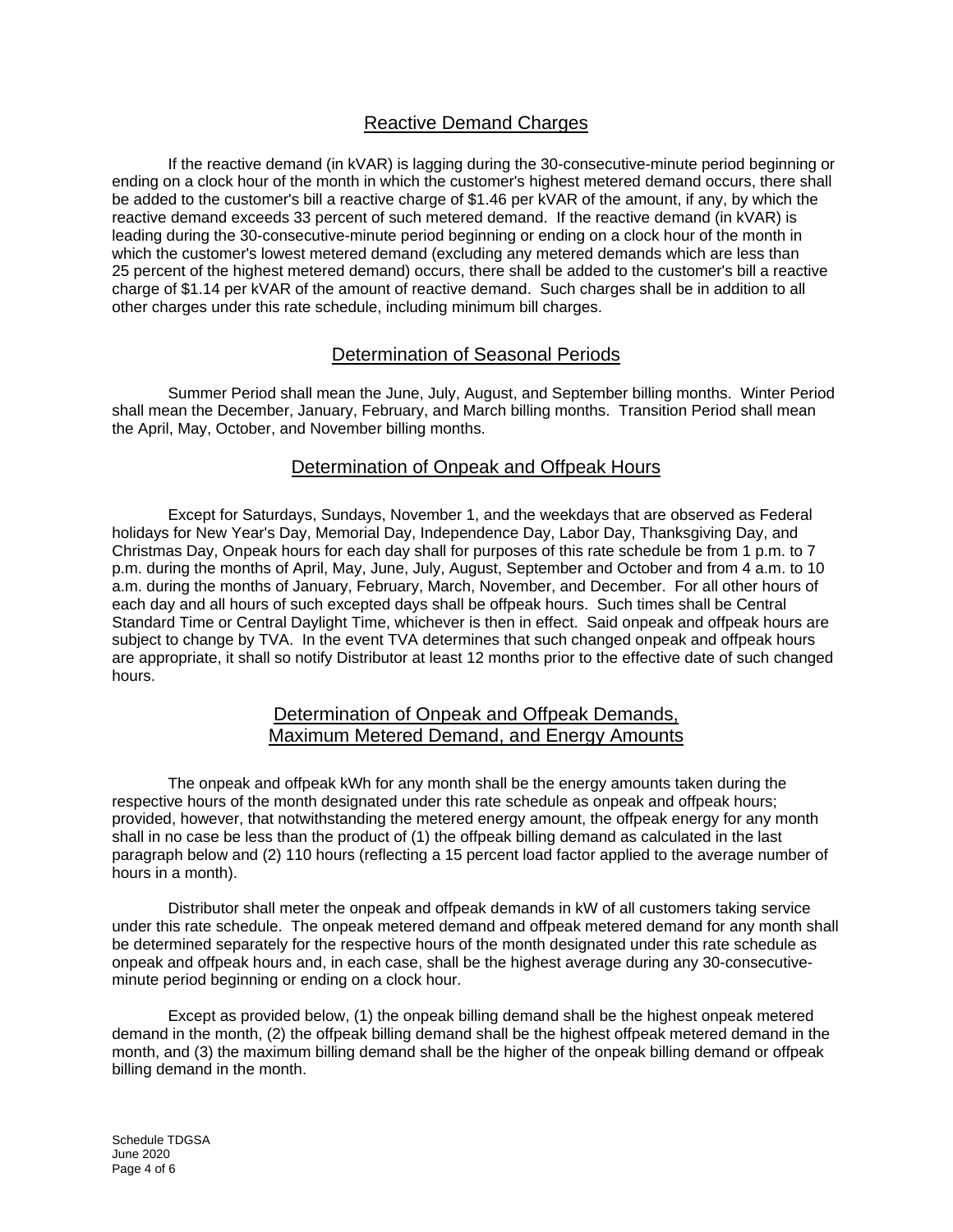The onpeak billing demand shall in no case be less than the sum of (1) 30 percent of the first 5,000 kW and (2) 40 percent of any kW in excess of 5,000 kW of the higher of the currently effective onpeak contract demand or the highest onpeak billing demand established during the preceding 12 months.

The offpeak billing demand shall in no case be less than the sum of (1) 30 percent of the first 5,000 kW and (2) 40 percent of any kW in excess of 5,000 kW of the higher of the currently effective offpeak contract demand or the highest offpeak billing demand established during the preceding 12 months.

### Minimum Bill

The monthly bill under this rate schedule, excluding any facilities rental charges and any reactive charges, shall not be less than the sum of (1) the base service charge and administrative charge, (2) the portion of the base demand charge, as adjusted, applicable to onpeak billing demand applied to the customer's onpeak billing demand, (3) the portion of the base demand charge, as adjusted, applicable to maximum billing demand applied to the to the customer's maximum billing demand, (4) the base onpeak energy charge, as adjusted, applied to the customer's onpeak energy takings, and (5) the base offpeak energy charge, as adjusted, applied to the higher of customer's actual offpeak energy takings or the minimum offpeak energy takings amount provided for in the first paragraph of the section of this rate schedule entitled "Determination of Onpeak and Offpeak Demands, Maximum Metered Demand, and Energy Amounts." Notwithstanding the foregoing, amounts calculated under any fuel cost adjustment that is included in the Adjustment Addendum shall not be applied to any billed offpeak energy that exceeds the metered offpeak energy.

Excess demand charges are excluded from this calculation.

Distributor may require minimum bills higher than those stated above, including, without limitation, charges to cover any additional metering and related costs.

#### Contract Requirement

Customers whose demand requirements exceed 1,000 kW shall be required to execute contracts and such contracts shall be for an initial term of at least 1 year. The customer shall contract for its maximum requirements, which shall not exceed the amount of power capable of being used by customer, and Distributor shall not be obligated to supply power in greater amount at any time than the customer's currently effective onpeak or offpeak contract demand. If the customer uses any power other than that supplied by Distributor under this rate schedule, the contract may include other special provisions. The rate schedule in any power contract shall be subject to adjustment, modification, change, or replacement from time to time as provided under the power contract between Distributor and TVA.

After having received service for at least 1 year under this rate schedule, the customer, subject to appropriate amendments in its power contract with Distributor, may receive service under the General Power Rate--Schedule GSA. In such case the term of the power contract shall remain the same and the contract demand for service under the General Power Rate--Schedule GSA shall not be less than the onpeak contract demand in effect when service was taken under this rate schedule.

### Payment

Bills under this rate schedule will be rendered monthly. Any amount of the bill that is unpaid after the due date specified on bill may be subject to additional charges under Distributor's standard policy.